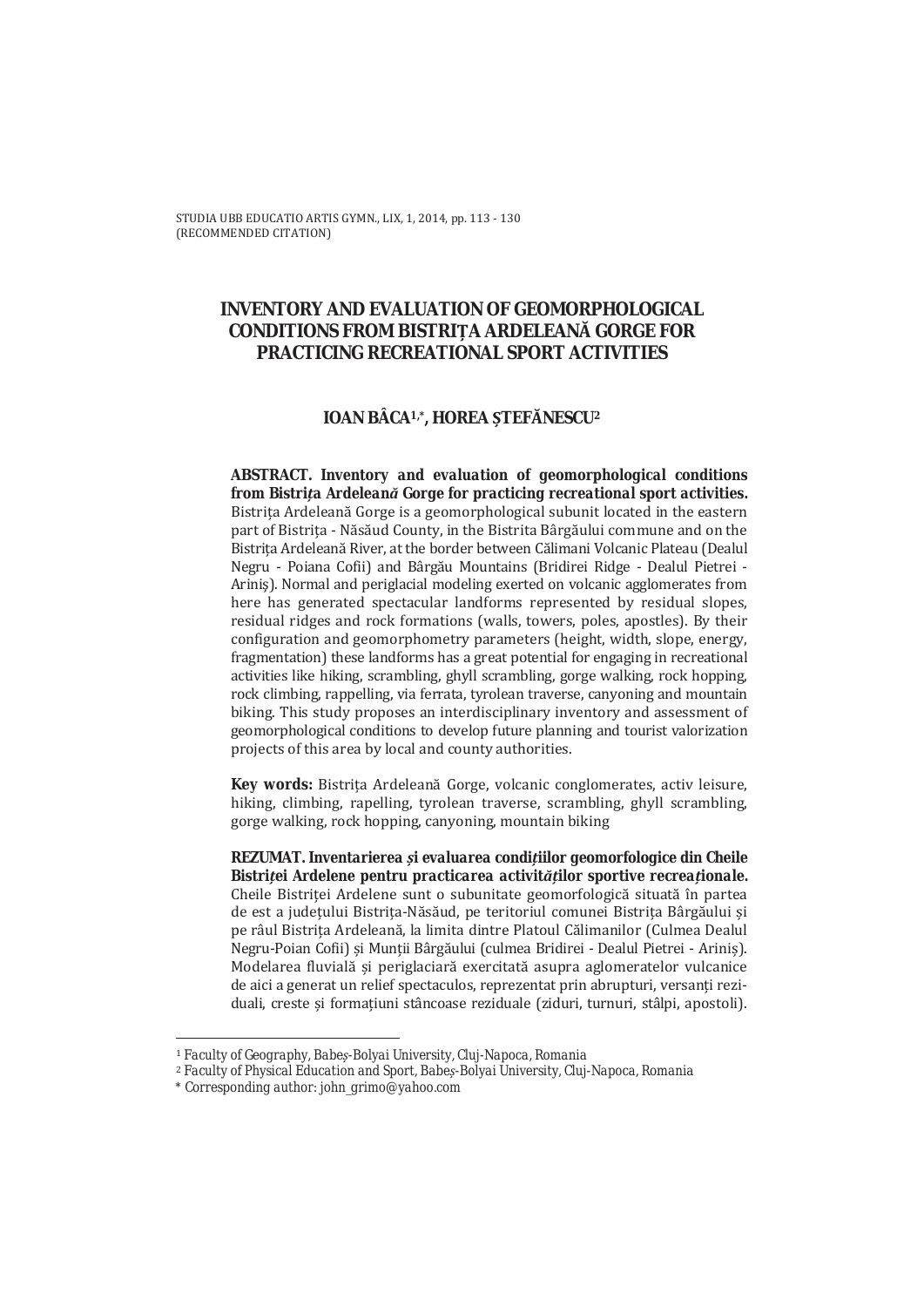Prin configurația și parametrii lor geomorfometrici (înălțime, lățime, pantă, energie, fragmentare) aceste forme de relief prezintă un potential deosebit pentru practicarea unor activități recreative de drumetie, ascensiune montană. rock hopping, escaladă, rapel, via ferrata, traversare tiroliană, canvoning și mountain biking. Studiul de față interdisciplinar își propune inventarierea și evaluarea acestor condiții geomorfologice în vederea elaborării unor proiecte viitoare de amenajare și valorificare turistică a acestui areal de către autoritățile locale și județene.

Cuvinte cheie: Cheile Bistriței Ardelene, aglomerate vulcanice, turism activ, drumeție, escaladă, rapel, tiroliană, scrambling, ghyll scrambling, gorge walking, rock hopping, canyoning, mountain biking

### **Introduction**

In the last period of time there can be observed a growing demand for outdoor tourist activities which involve a certain level of adventure. In this regard, Bistrița-Năsăud County has numerous attractive resources (landforms, water, vegetal units, and recreational sites) plus the tradition of leisure activities, particularly those relating to winter sports (Piatra Fântânele and Valea Blaznei areas).

The increased service intervals with time off, the access to advanced equipment and new approaches to information and cultural needs of the population (awareness, exploration, experimentation) are factors that give rise to a diversification of the activities of the county-level seating. As such, more and more people practice mountain biking, off road, rafting, paragliding, hiking, roller skating, etc., even if there are no special facilities for these activities.

One of the locations with a potential for sport and adventure tourism are the Bistrita Ardeleană Gorge. They have, on the one hand, the resources for active tourism, and on the other hand, are located on the tourist axis Prundu Bârgăului-Colibita (resort, reservoir).

In this context, the present study aims to make and evaluate the geomorphological resources of this sector in order to prepare future projects for the development and exploitation of tourist area.

### **Methodology**

For the present study, the following methodological steps were completed:

1) consulting literature relating to the Bistrita Ardeleană Gorge and surrounding areas, represented by The Colibita Depression and Bârgău Mountains (Naum, T., Moldovan, Gr., 1984; Naum, T., Butnaru, E., 1989; Rusu, E., 1998; Bâca, I., Steff, I., 2010);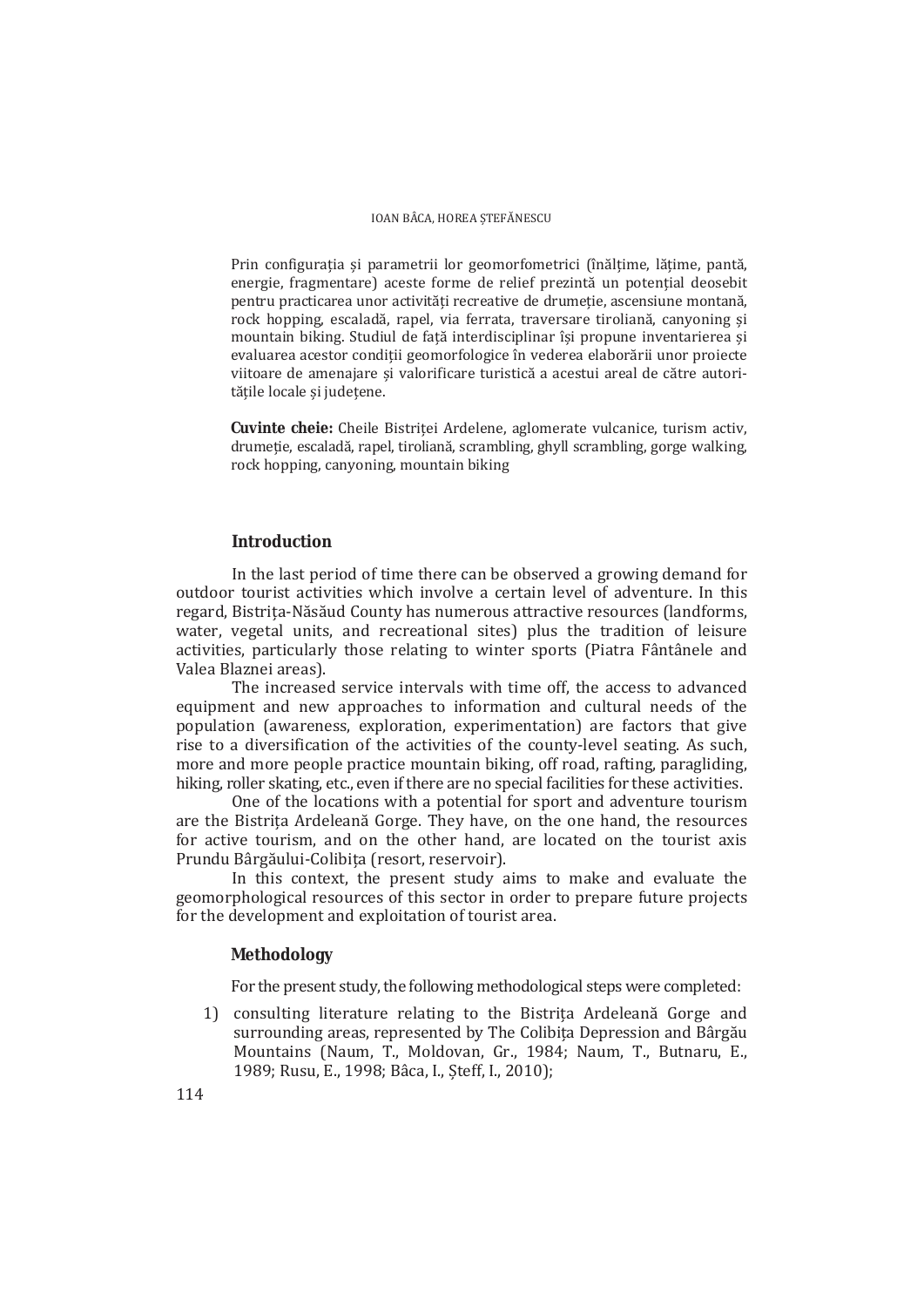- 2) completion of works about mountain sports activities carried out in areas with rocky formations and gorges (Bâca, I., 2013), in particular those of climbing (Suman, Gh., Babadag, D., 1987; Bisharat, A., 2009; Graydon, D., 1992; Green, S.M., Green, I.S., 2010; Kidd, T.W., Hazelrigs, Jennifer, 2009; Luebben, C., 2004; Magiera, A., Roczniok, R., Maszczyk, A., Czuba, M., Kantyka, Joanna, Kurek, P., 2014; Mastacan, F., 2000; Pesterfield, Heidi, 2011);
- 3) consultation of certain Wikipedia sites relating to tourism and sporting activities of hiking, climbing, canvoning, mountain biking, etc., such as:

-http://en.wikipedia.org/wiki/Hiking; -http://en.wikipedia.org/wiki/Rock\_climbing; -http://en.wikipedia.org/wiki/Free\_climbing; -http://en.wikipedia.org/wiki/Free\_solo\_climbing; -http://en.wikipedia.org/wiki/Sport\_climbing; -http://en.wikipedia.org/wiki/Bouldering; -http://en.wikipedia.org/wiki/Canyoning; -http://en.wikipedia.org/wiki/Mountain\_biking; -http://www.escalada.verticon.ro/trad/cursuri.htm;

- 4) carrying out field observations in the Bistrița Ardeleană Gorge to inventory and assess the geomorphological potential for practicing tourism and sports activities;
- 5) pursuit of practical applications with students from the faculties of Physical Education and Sports, and Tourism Geography-Bistrița Extension in Bistrița Ardeleană Gorge to test the ground and the establishment of sports and recreational activities suitable for this area.

# **Study area**

The Bistrița Ardeleană Gorges are located in the eastern part of the Bistrita-Năsăud County, in Bistrita Bârgăului commune (fig. 1), are oriented on a WNW-ESE direction, have a length of 6 km and connect the Bistrita Bârgăului Depression with the Colibița Depression (fig. 2).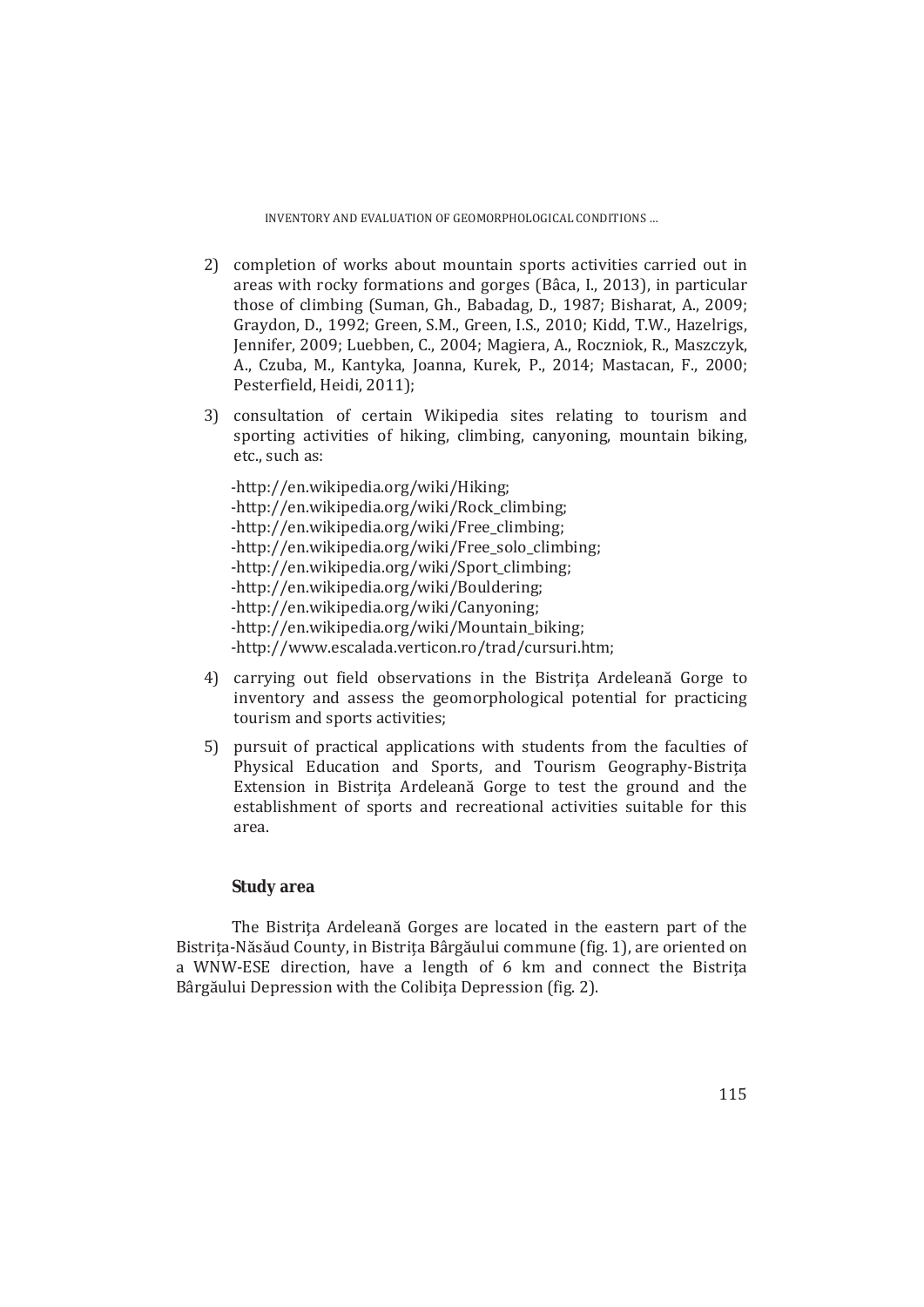IOAN BÂCA, HOREA ȘTEFĂNESCU



Fig. 1. Geografical location of Bistrița Ardeleană Gorge in Bistrița-Năsăud County



Fig. 2. The Geomorphological system Bistrița Bârgăului Depression - Bistrița Ardeleană Gorge - Colibița Depression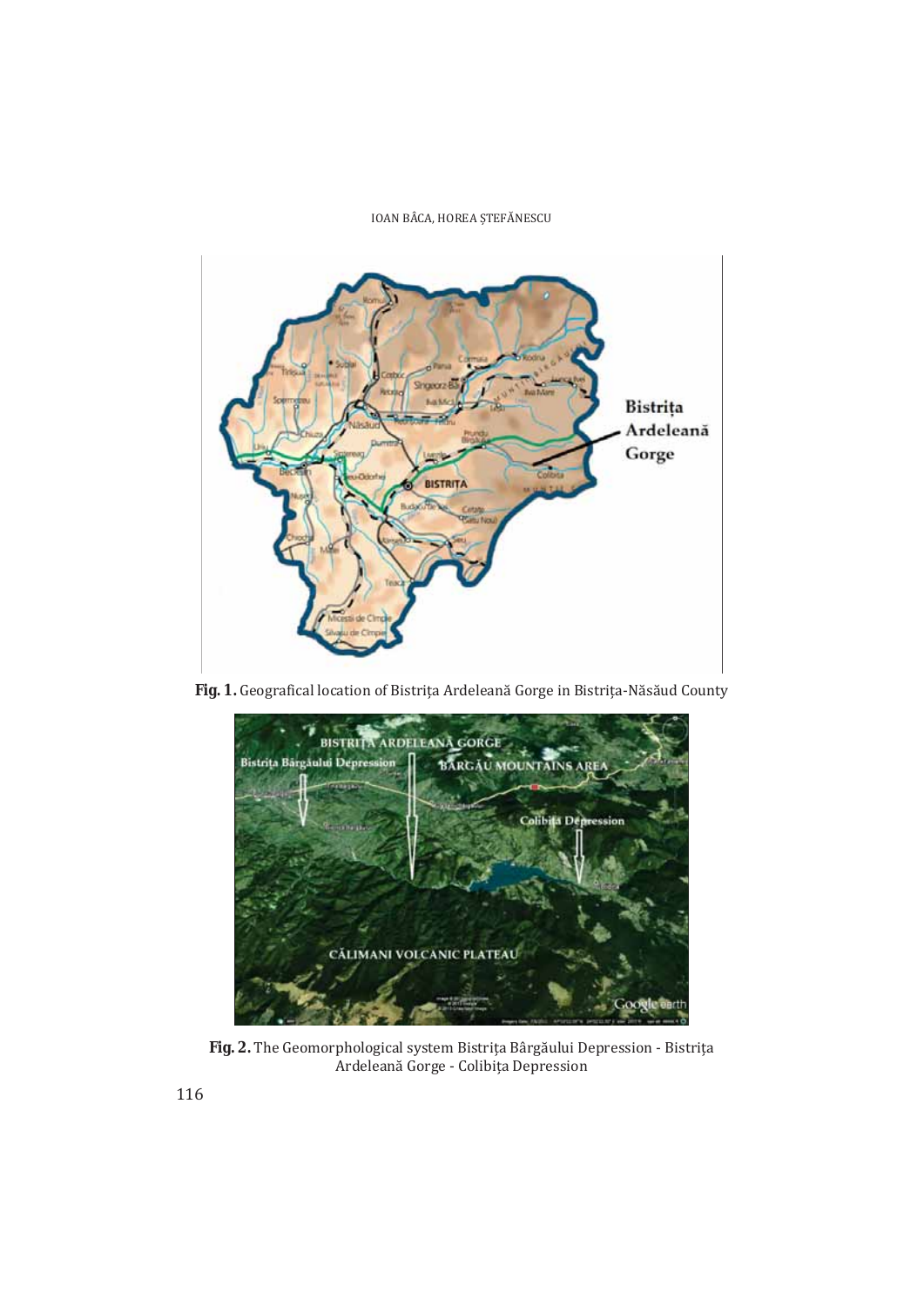The Bistrita Ardeleană Gorge was carved in the volcanic conglomerates of the Călimani Plateau (ashes, sands, gravels, andesitic blocks) from the upper pliocene by paleo Bistrita River who has its spring in Poiana Calului area (the present Repedele creeek), and was heading westward where it met with paleo Bârgău River (paleoTiha) at Prundu Bârgăului (fig. 3).



Fig.3. Geographical position of Bistrița Ardeleană Gorge in Easthern Carpathian Chain

The antecedent and epigenetic character of this river is confirmed by the two levels of erosion in the gorge, located at 1000-1110 m (upper level) and 800-900 m (lower level) (fig. 4).

Being at an altitude lower than the rivers network which drained the Colibita Depression, and steer over Blaju Saddle toward paleo Bârgău River to the North, paleo Bistrita River, spurred by the tectonic movements of Pliocene-Quaternary, was inlaid in the volcanic agglomerates, giving rise to a gorge sector, and expanded to the east front, penetrating the Colibita depression area and capturing the rivers here.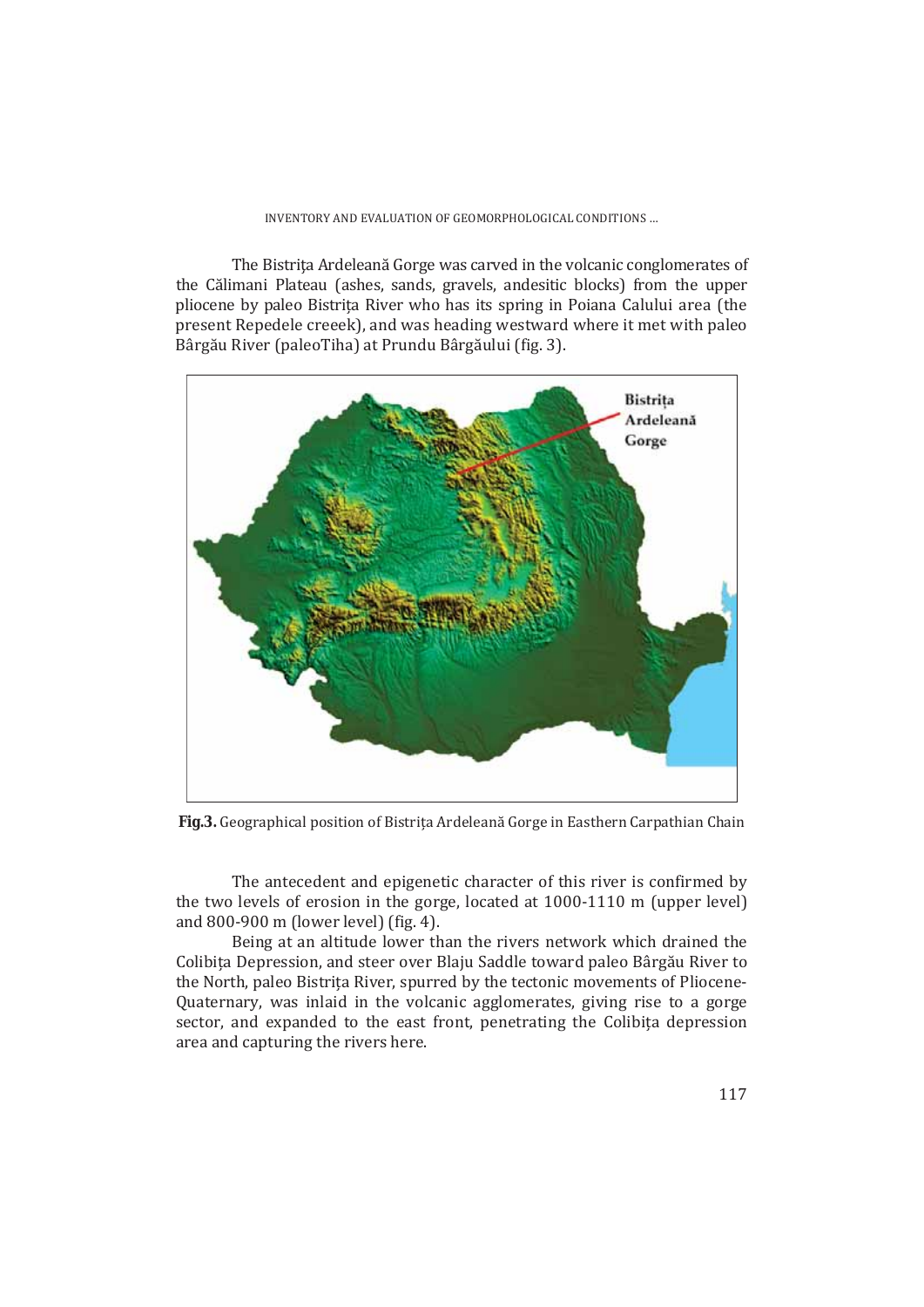

Fig. 4. Erosional levels in Bistrita Ardeleană Gorge

Hydrographic reshaping that took place along the upper pliocene crafted specific landforms, represented by systems of valleys, ridges and slopes, as well as through the two lowland areas, Bitrița Bârgăului and Colibita. At the dawn of Quaternary, the space between the intrusive massifs of the Bârgău Mountains and the volcanic area of the Călimani Mountains (Vulturul-Poiana Cofii- Moldoveanca-Scurtu) was completely carved, from a hydrographical point of view, giving the current configuration (fig. 5).

In the late Pleistocene, with the cooling of the climate and installation of Quaternary Ice Age, the Bistrița Ardeleană Gorge sectors is governed by periglacial erosion, in the cryo-nival level (700-1600 m), where the gelives and gelifraction processes were intense, colluding with the nival processes in the cold season, and with the river erosion in the warmest period of the year.

Morphogenetic processes have acted upon the preexisting morphology and rock formations composed of volcanic conglomerates, creating cryogenic and cryo-nival landforms. Cryogenic landforms are represented by residual landforms and detritic deposits (the detritic layer). The gelifraction landforms consists of forms resulted from releasing of weathering products of the surface of slopes and ridges, and from longitudinal profile of the valleys, such as: steeps, gelifraction creeks, peaks, col and residual ridges, walls, niches and caves, waterfalls and steps in the rivers profile.

The Geomorphological pattern of Bistrita Ardeleană Gorge is represented by the main valley, dominated by the cliffs located at the end of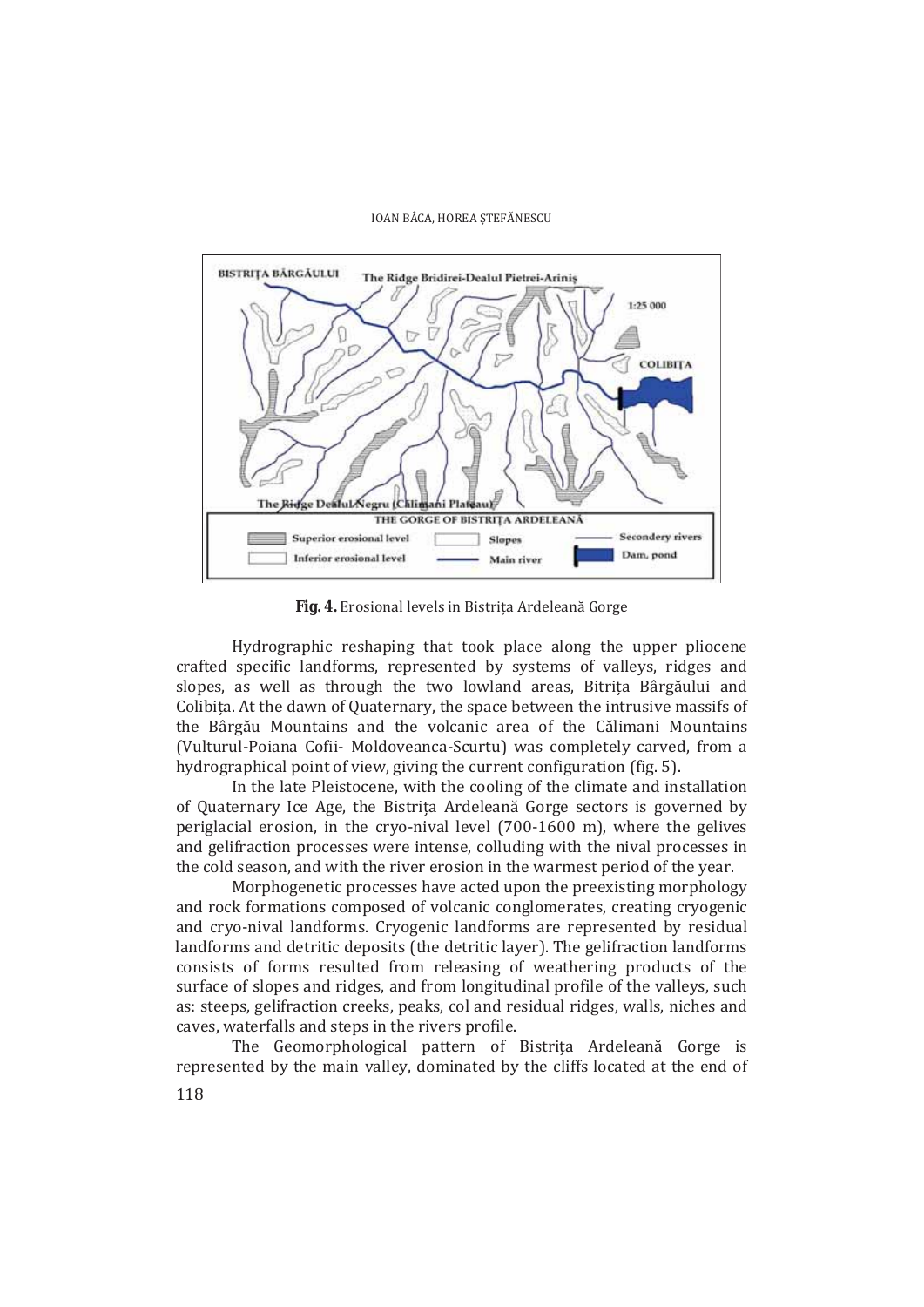the ridges that converge to it, separated by a couple of secondary valleys, of which the most important are Arșița Stegea, Șoimu and Repedele.

In vertical section, in the gorge the distinction is made between the three floors: the residual ridges floor (900-1100 m), marked by sharp peaks, towers, warthog, etc.; the residual slopes floor (650-900 m), marked by steep, residual creeks, niches, caves, cryo-nival culoirs, rocky formations (walls, columns, needle-like, etc.), and the valleys floor (650-700 m), marked by narrow or broader sectors, where floodplain areas reaching 60-100 m maximum width (Poiana Stegea), terraces, aluvial fans and coluvial slopes (fig. 5).

Detritic deposits are represented by the masses of debris, made up of rock of various sizes created by weathering processes, which can be found on the slopes, in the rivers-bed, and on the basis of the cliffs where it forms debris slopes. These debris can be fossilized by a thin blanket of soil, covered with forest vegetation or is up to date, especially those that have large size (blocks).

The Cryo-nival landforms resulted through the combined action of freeze-thaw cycles and nival processes and are represented by the cryo-nival couloirs. They are located on the flanks of the Bistrița Ardeleană River and on the slopes of secondary valleys, were sketched by shaping pre-existing torrential valleys under mechanical action of snow and of weathering processes; they have a semi-circle profile, and may be flared to upper section (fig. 6).



Fig. 5. The geomorphological pattern of Bistrița Ardeleană Gorge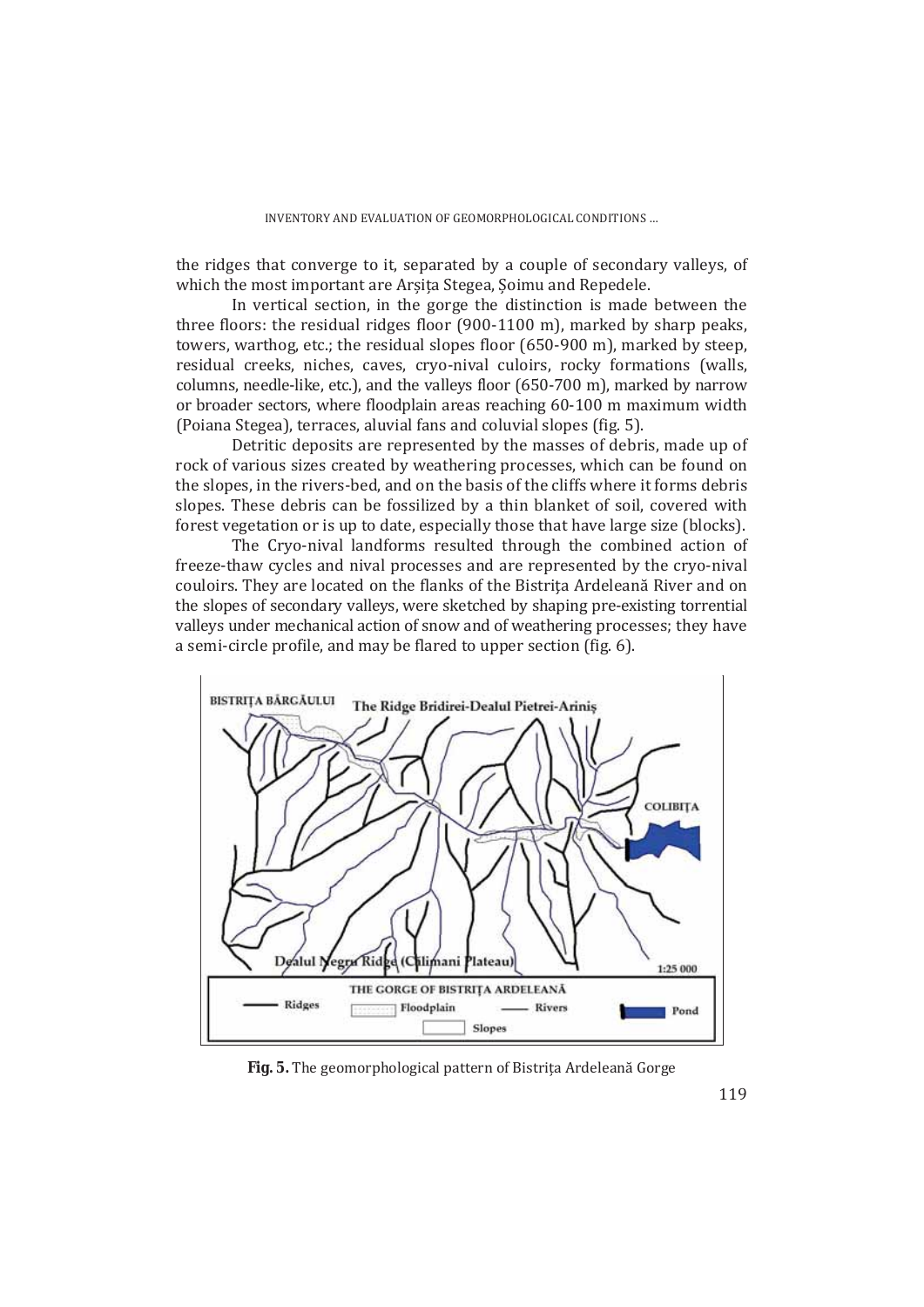

Fig. 6. Periglacial landforms in Bistrița Ardeleană Gorge

## **Results and discussion**

### 1. Geomorphological features

Field research conducted in the Bistrița Ardeleană Gorge has highlighted the fact that this sector is characterized by a diversity of fluvial and periglacial landforms that possess a great potential for tourism and sports activities (fig. 7). The results of these researches were synthesized in an inventory and evaluation sheet presented in table 1.

The richness of the periglacial relief carved on the volcanic conglomerates and represented by residual ridges, peaks and slopes is an important resource for climbing activities.

The location of rocky steeps is linked to the morphogenetic processes that have shaped the pre-existing topography, which distinguish itself through:

- rocky steeps located near the riverbed of Bistrița Ardeleană River (Gura Şoimu-Gura Repedelui), which is characterized by variable sizes (3-20 m  $high);$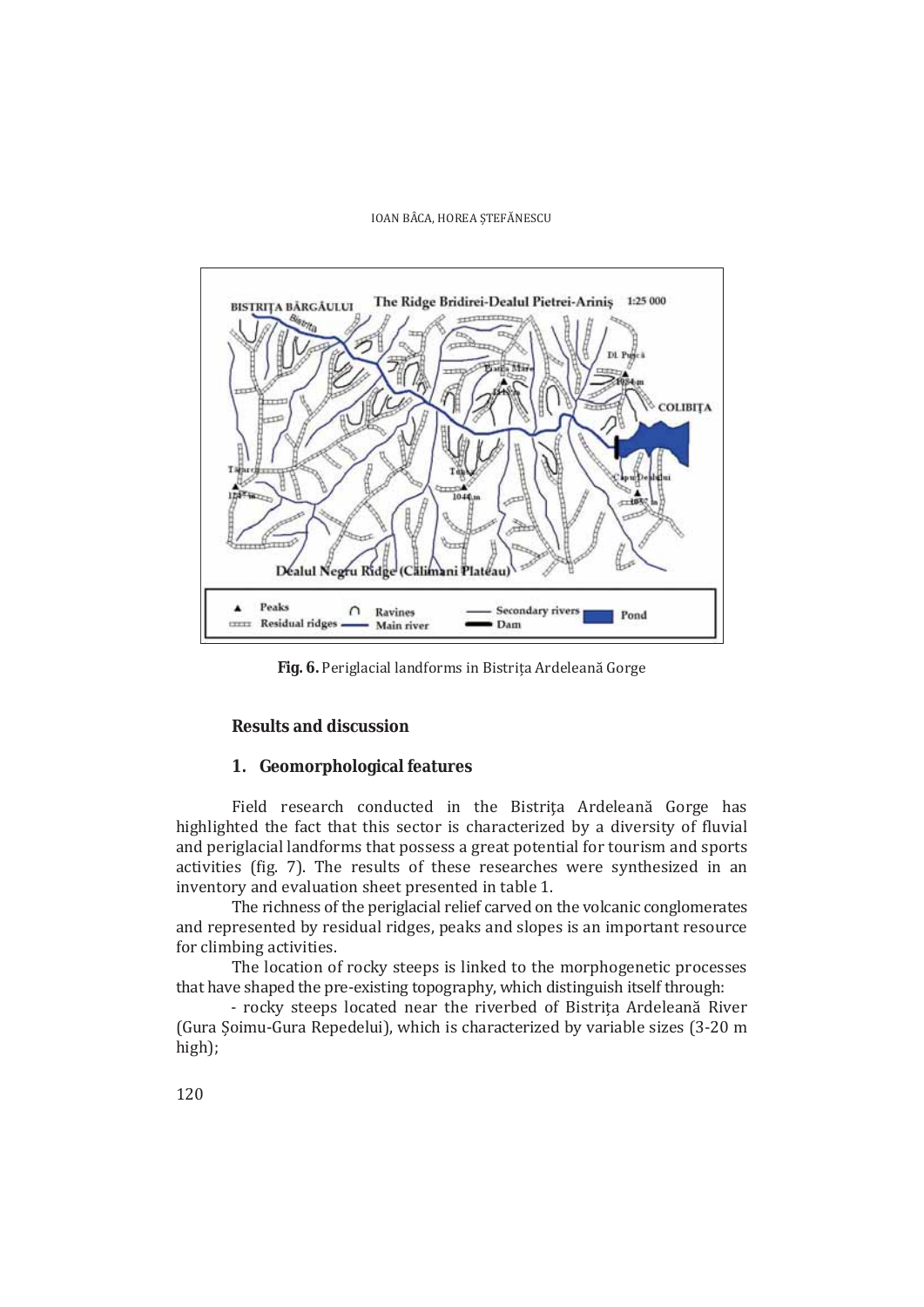- rocky steeps located near the secondary rivers (Soimu de Jos, Soimu de Sus, Stegea, Repedele);

- rocky steep located near the County Road 173 A, wich is characterized by cariable sizes (3-15 m high), but accessible;

- rocky steeps located near the forest road on the secondary valleys  $(3-20 \text{ m high})$ ;

- rocky steep located on the residual slopes bordering the rocky ravines and the rocky formations (3-5 m high);

- rocky steeps located on the flanks of residual ridges, with big sizes  $(10-30 \text{ m})$ , but less accessible;

- rocky steeps located on the flanks of residual peaks (Piatra Mare, Soimu, Stegea, Repedele), which is characterized by big sizes (20-50 m) and difficult access.

Petrographic composition of the volcanic agglomerates (fly ash, sand, gravels, blocks) reflecting on the morphology of rocky walls and thus in the process of climbing, because the rocky prominences and cracks represent natural insurance points.



Fig. 7. The functional geomorphological units in Bistrița Ardeleană Gorge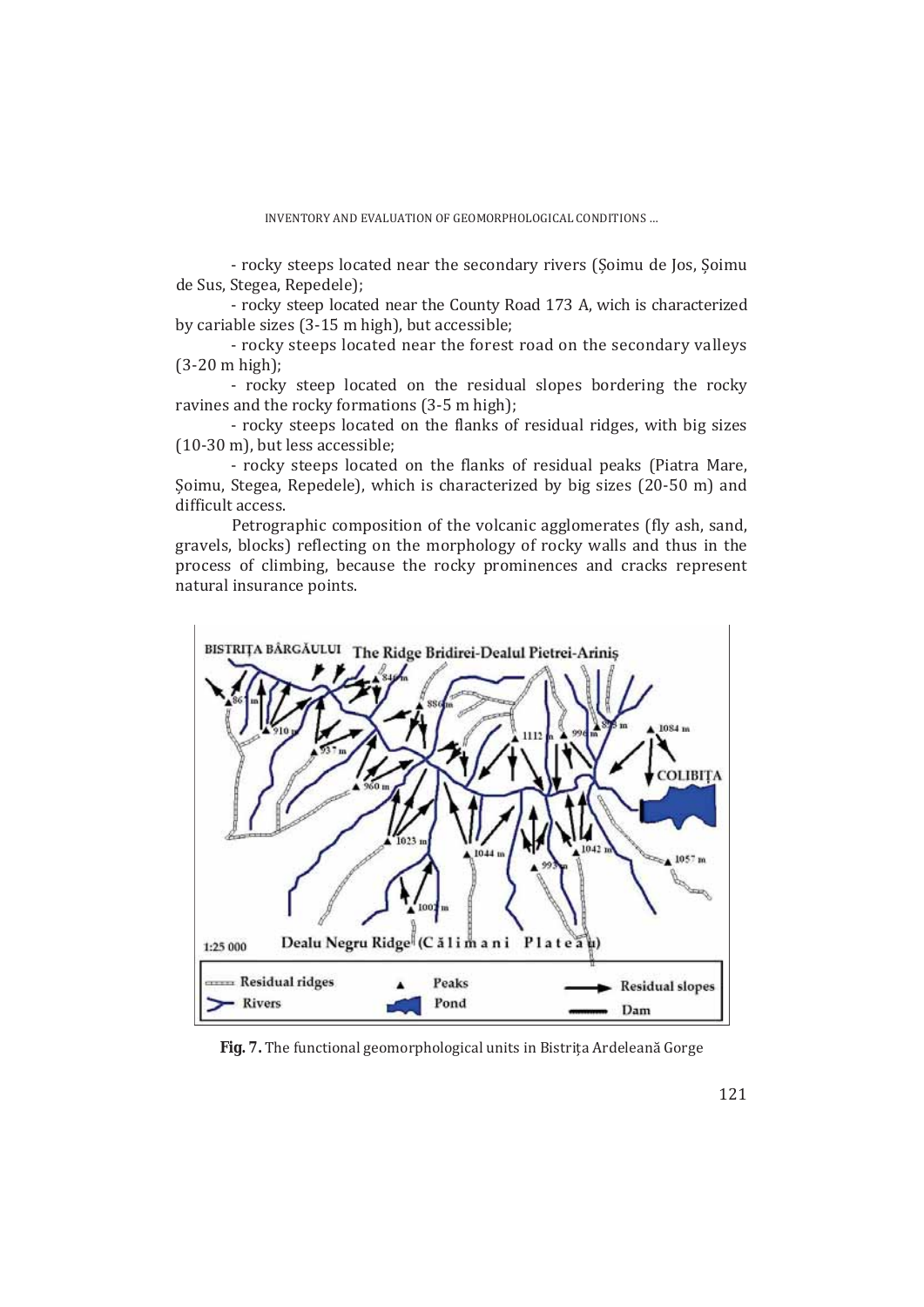# Table 1.

### Inventory and assessment sheet of landform of Bistrița Ardeleană Gorge for sport tourism activities

| Landforms type                      | Localization                                                                                                             | <b>Potential for sport</b>                                           | <b>Planning actions</b>                                                      |  |
|-------------------------------------|--------------------------------------------------------------------------------------------------------------------------|----------------------------------------------------------------------|------------------------------------------------------------------------------|--|
| Riverbeds                           | Main river (Bistrița Arde-<br>leană), secondary rivers<br>(Moise, Arșița, Șoimu,<br>Stegea, Pârâul Pietrei,<br>Repedele) | tourism<br>Ghyll scrambling, rock<br>hopping, canyoning              | Tourist marks, tourist<br>indicators, information<br>boards, stopover points |  |
| Rocky walls                         | Main valley, secondary<br>vallevs                                                                                        | Free climbing, sport<br>climbing, bouldering,<br>rappelling          | Climbing marks,<br>information boards                                        |  |
| Residual slopes,<br>residual ridges | Main valley, secondary<br>valleys                                                                                        | Scrambling, free<br>climbing, bouldering,<br>rappelling, via ferrata | Tourist marks, tourist<br>indicators, information<br>board                   |  |
| Floodplains                         | Main valley (i.e. Poiana<br>Stegea)                                                                                      | Camping, stopover<br>points                                          | Accommodations, car<br>parking                                               |  |
| Terraces                            | Main valley (Poiana<br>Stegea, Gura Soimu,<br>Gura Repedelui)                                                            | Camping, bike<br>competition (Trial, Dual<br>Slalom, Dirt Jumping)   | Bike park,<br>accommodations,<br>stopover points                             |  |
| Valleys                             | Bistrița Ardeleană, Șoimu,<br>Stegea, Repedele                                                                           | Hiking, mountain biking<br>(cross country,<br>downhill)              | Trails, tourist marks,<br>stopover points,<br>observation towers             |  |

Thus, on the face of rocky steeps there can be seen:

- surfaces with roughness (gravels, blocks); surfaces with step and terraces; surfaces with holes;

- surfaces with edges and corners; smooth surfaces; surfaces with cracks; surfaces covered with moss and bushes.



Fig. 8. Residual landforms in the Şoimu Valley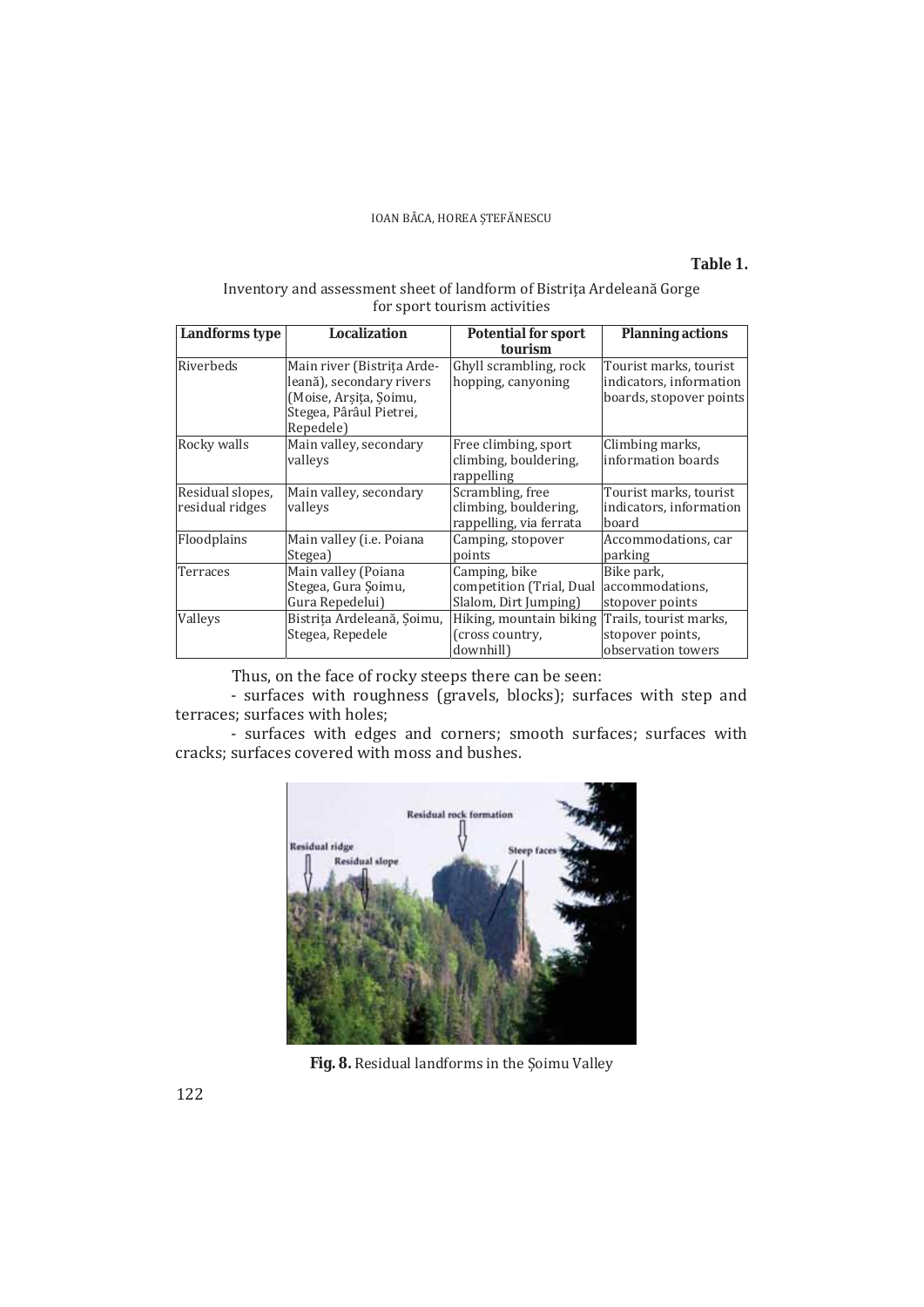

**Fig. 9.** The micromorphology of a rocky wall for climbing A-debris slope; B-grassy terrace; C-proeminent rocky surface; D-flat surface; E-rocky step; F-crack

According to these parameters, the cliffs, slopes and residual ridges are favorable for climbing activities (free climbing, bouldering), rappelling, tyrolean traverse and scrambling. The difficulty of the routes registered is as follows:

-1A/B: light trails, which requires no special equipment (small cliffs, residual slopes, rocky prominences and the ravines in the vicinity of creeks and roads):

-2A/B: trails least difficult, requiring equipment and technique for climbing (higher steeps, deep ravines and the slopes under the peaks or residual rocky formations);

-3-8A/B: trails more difficult, and very difficult, requiring physical condition, technical training and equipment (large cliffs, with angles between 45-90<sup>0</sup>, located under the residual ridges and under large rocky formations).

Due to the composition of stream beds (gravels, blocks) and the riverbeds morphology (steps, rapids, waterfalls), the main valleys (Bistrița Ardeleană, Stegea Soimu, Repedele) and secondary ones (Moise, Arsita, Pârâul Pietrei) are favorable for ghyll scrambling, gorge walking, canyoning and rock hopping (fig.10).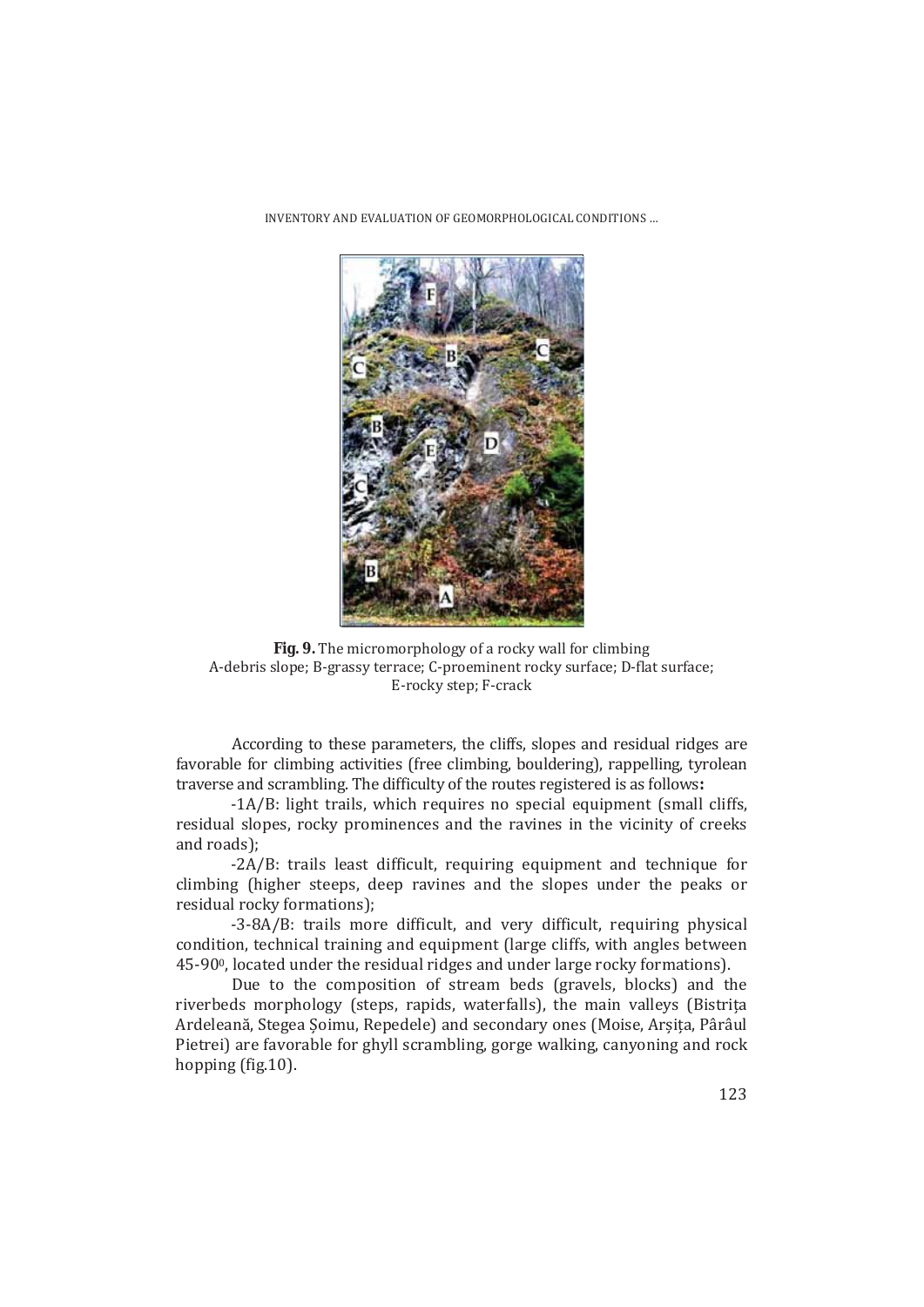

Fig. 10. Ghyll scrambling on Soimu creek

The multitude of forest roads and their morphometry (slope, longitudinal profile, energy) favor the practice of mountain biking (cross country, downhill). The most important paths can include those on the Soimu, Stegea and Repedele valleys, entering below the peak of Dealu Negru, connecting with magistral route Cușma-Vulturul-Poiana Cofii-Pănuleț.

### 2. Didactic and educational activities

Considering the potential of the Bistrița Ardeleană Gorge, activities of initiation in sport climbing were held with students and master students from the faculties of Tourism Geography and Physical Education and Sports from the Babes-Bolyai University-Bistrița Extension; these activities took the form of internships that have benefited from the support of the Mountain Rescue Service Bistrita-Năsăud.

To do this, there were established 7 routes with different difficulty gradients, with the average length of 40 meters, easily accessible and located relatively close in two locations. These are:

- the "Eagle" route-difficulty gradient 6 +;
- the "Central" route-difficulty gradient 7 +;
- the "Ladies First" route-difficulty gradient 8 +;
- the "Rock with the cross" route:

- the "Polygon" route, location which includes three scholar routes with low difficulty gradient, used in the past for mountain troops training, then rehabilitated by the Mountain Rescue Service Bistrita-Năsăud, which use it to train the mountain rescuers. Also, this route is easily accessible and used extensively for climbing, and by participants at summer camps mentioned above.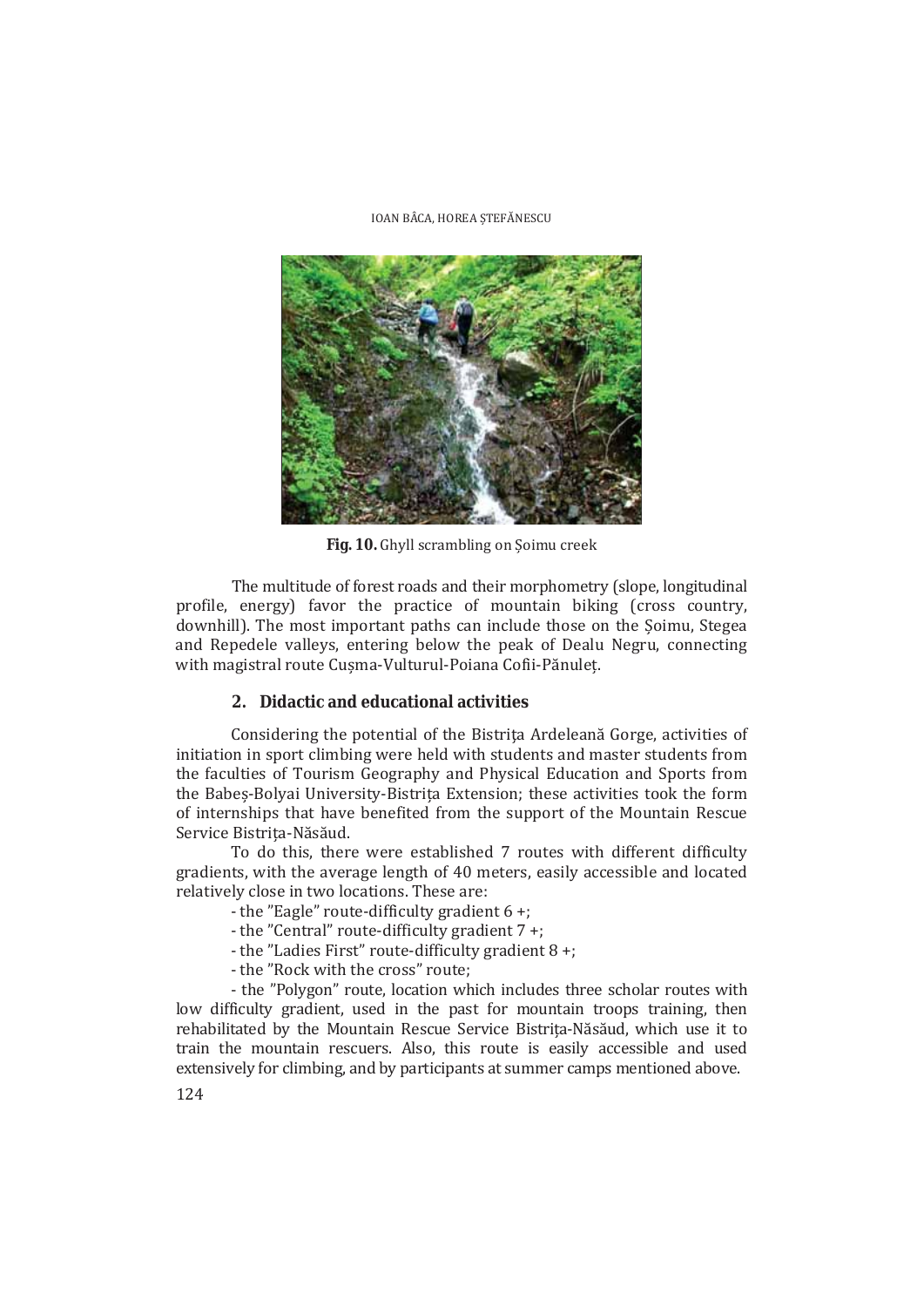In the teaching process we've addressed primarily to students and students from specializations which through their specific interact deeply with the natural environment, they being the most open-minded regarding the change of mentality in the attitude towards the environment and active leisure.

In this sense, there can be observed an increased presence of summer camps focused mainly on adventure tourism, in which during a week the children are initiated in climbing. Practical activities carried out as a starting point the idea of valorization of the natural potential of the area by organizing activities and sporting events to engage a significant number of participants. The main comparative data refers to the number and categories of participants in this type of practice (table 2, fig.11).

### **Table 2.**

| Category and number of participants in the specific activities in climbing |
|----------------------------------------------------------------------------|
| carried out in the Bistrița Ardeleană Gorge in accordance with             |
| university curricula                                                       |

| Year of study                                   | 2011 | 2012 | 2013 | <b>TOTAL</b> |
|-------------------------------------------------|------|------|------|--------------|
| <b>Students II year Climbing Optional Cours</b> |      | 32   | 40   | 94           |
| Masters Active Leisure Line                     | 10   | 18   | 27   | 55           |
| Others categories (children, youth)             | 40   | 50   | 70   | 160          |
| Total                                           |      | 100  | 137  | 330          |



**Fig. 11.** Comparative graph of the number of participants in the years 2011-2012-2013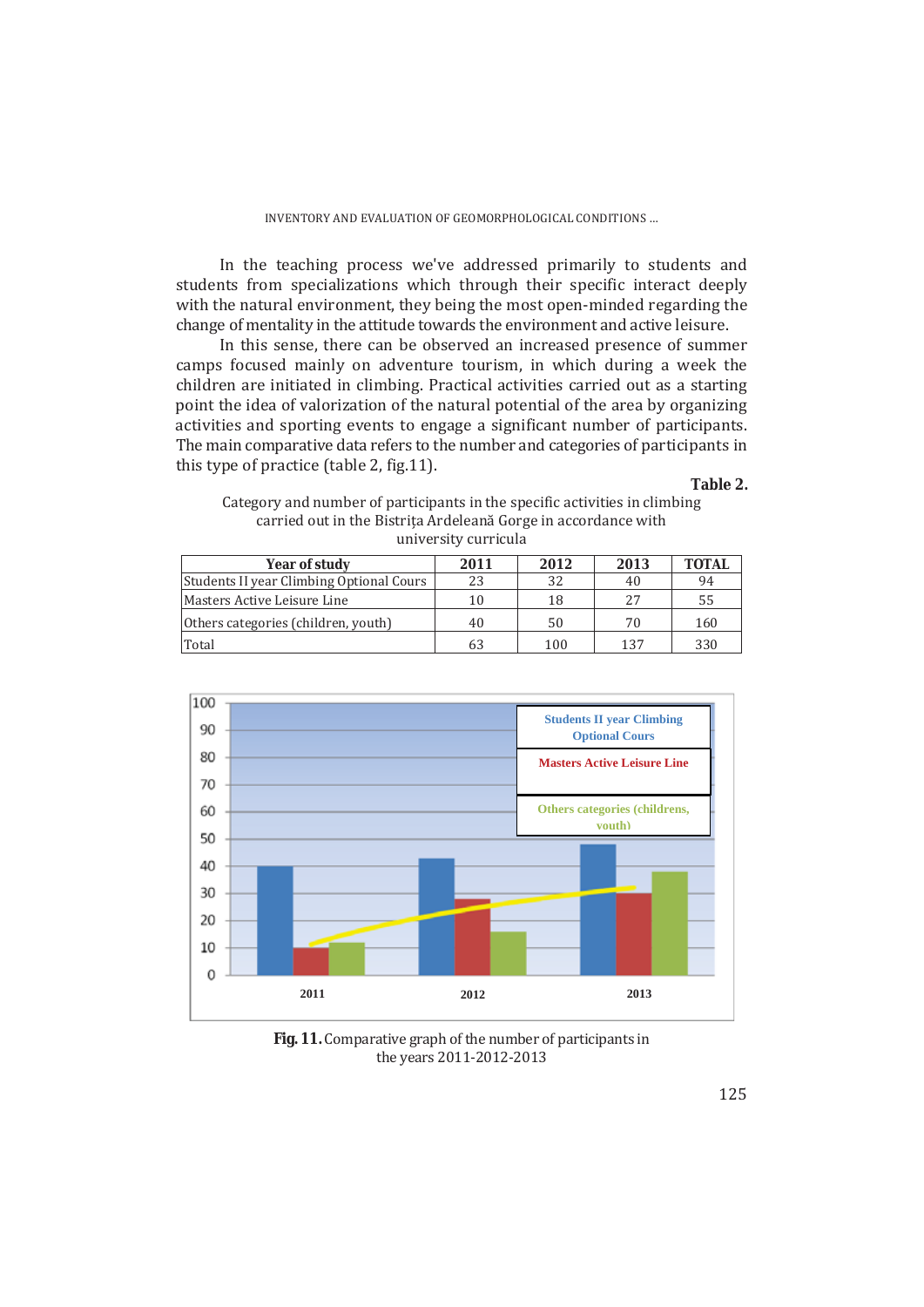According to the recorded data, the following statements can be made: the total number of participants recorded a significant increase in all categories (II year students, master students, other categories of participants); the last item mentioned recorded the highest growth rate because the other two categories are limited to tuition figure; the increase in the number of master students as a result of the emergence of new lines of master from the University Extension Bistrița; other significant items recorded refer to the average age, genre of participants, recording the presence also of those who have previously practiced water activities (table 3, fig.12).

#### **Table 3.**

Average age, gender and experience of participants in the climbing program (students, master students, other categories)

| <b>Items</b>                             | Age       | М   |    | Experience |
|------------------------------------------|-----------|-----|----|------------|
| Students II year Climbing Optional Cours | 18-30     | 32  | 19 |            |
| Masters Active Leisure Line              | 23-35     | 58  | 10 |            |
| Others categories (childrens, youth)     | $30 - 45$ | 50  | 16 | 20         |
| Total                                    | 18-45     | 140 | 45 | 27         |

Comparison of these data allow us to affirm: the average age of participants is 18-45 years, the share of male is clearly superior to the female, also the percentage of students with previous experience significant increases in the case of the last two categories which reveal attractive, positive impact on the level of registered participants.



Fig. 12. Graphic comparison of the share of participants in climbing activities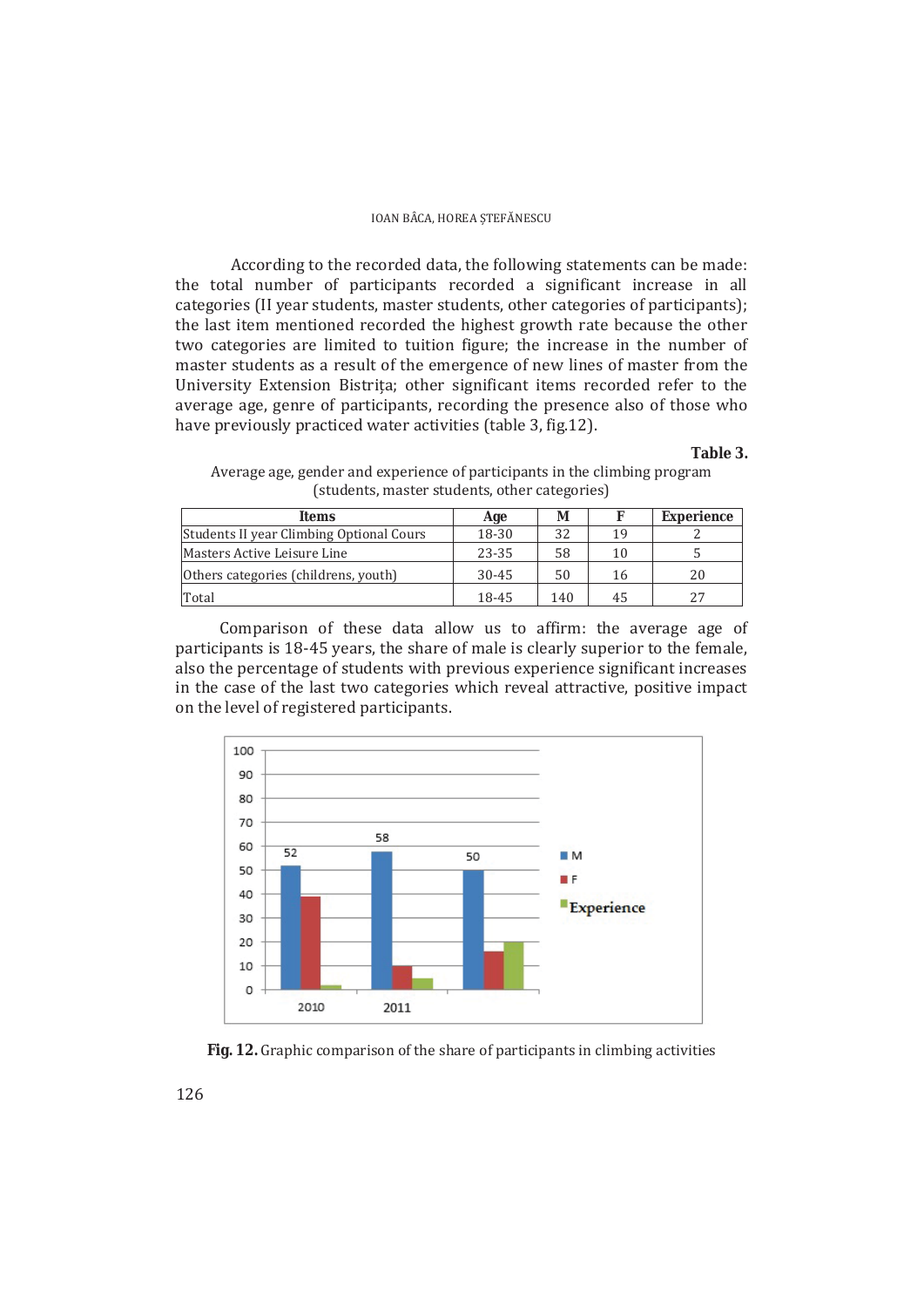Another form of the active leisure refers to the version of the active and adventure camps focused on initiating/strengthening/improving the technique of climbing to children. This type of activity is organized mainly during school holidays and will be carried out in conjunction with other active mountain practices such as: rafting, cayaking, orienteering, mountain touring  $fig.13$ ).



Fig. 13. Comparative graph of the number of participants at Colibita Adventures Camps in the period 2012-2013

Selected data reveals growing interest manifested during the period mentioned, a fact highlighted by the increased number of children participating in this kind of activity that must be disclosed the fear manifested by their parents, but also by teachers from these activities (considered dangerous).

## **Conclusions**

The Bistrita Ardeleană Gorges, through the micro-relief landforms, through easy access (County Road) and through its proximity to the centers that provide tourists (Bistrița, Prundu Bârgăului, Colibița) is a representative tourist destination in the County of Bistrita-Năsăud for travel sports activities such as: hiking, climbing, canyoning, scrambling and mountain biking. At this time, in this area (Poiana Stegea) there is held the yearly Colibita Bike Fest competition, presently at the third edition, which includes several disciplines: dual slalom, trials, dirt jumping and cross country (fig.14).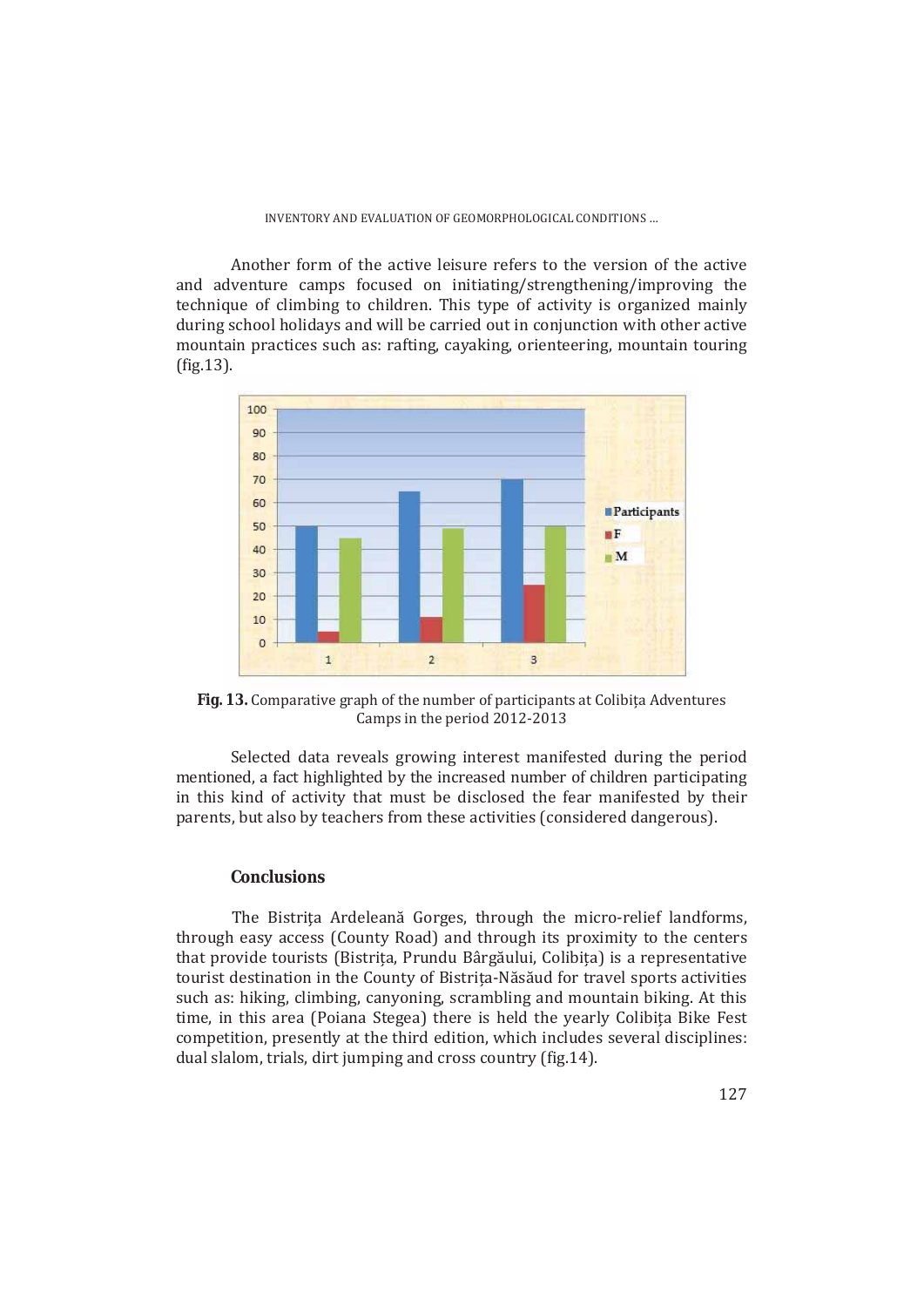

Fig. 14. Trial contest at Colibita Bike Fest in the Bistrita Ardeleană Gorge

Likewise, this area is used for didactic activities by students and master students from the Faculties of Geography and Physical Education and Sport from the Babeș-Bolyai University-Bistrița Extension. For the future, a series of strategic actions for the development and exploitation of this tourist destinations are required, among which we can mention: the marking of hiking, scrambling and mountain biking trails, the placing of directional indicators and informative panels, the marking of climbing routes and their equipment with insurance assets (anchors, hooks), the arrangement of resting places and scenic platforms, establishment of via ferrata routes and their corresponding equipment, fitting bike park in Poiana Stegea, etc., all of which can be included in a theme park of adventure.

The actors involved in these activities are: Local Council of Bistrita Bârgăului commune, Bistrița-Năsăud County Council, the Directorate For Youth and Sport Bistrita-Năsăud, Babes-Bolyai University from Cluj-Napoca by the faculties of Geography and Physical Education and Sports from Bistrita Extension and the service providers in the area.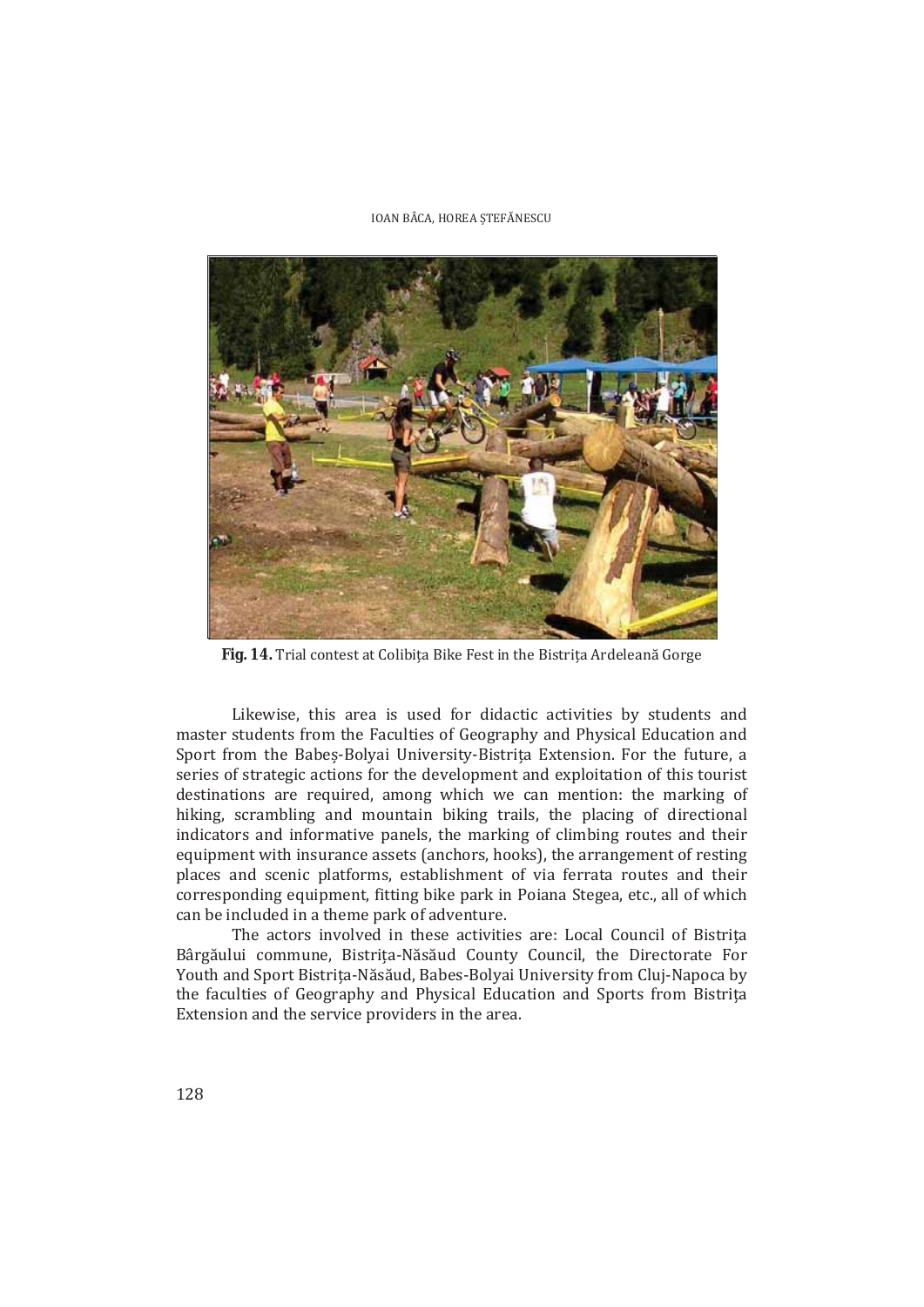### **REFERENCES**

- Bâca, I., Steff. I. (2010), *Colibita-dimensiuni turistice*, Ed. Nova Didactica, Bistrita
- Bâca, I. (2013), Geomorfologie turistică, Ed. Argonaut, Cluj-Napoca
- Bisharat, A. (2009), *Sport Climbing: From Top Rope to Redpoint, Techniques for Climbing Success*, The Mountaineers Books (available from http://books.google.ro/books)
- Graydon, D. (ed.) (1992), Mountaineering: The Freedom of the Hills (5th ed.), 1001 SW Klickitat Way, Seattle, Washington 98134 (available from http://www.scribd.com)
- Green, S.M., Green, I.S. (2010), Rock climbing. A Beginner`s guide: From the Gym to the *Rocks*, Globe Pequot (available from http://books.google.ro/books)
- Kidd, T.W., Hazelrigs, Jennifer (ed.) (2009), Rock Climbing. Outdoor adventures, Human Kinetics (available from http://books.google.ro/books)
- Luebben, C. (2004), *Rock Climbing: Mastering Basic Skills*, Washington: The Mountaineers Books. 1001 SW Klickitat Way, Seattle, Washington 98134 (available from http://books.google.ro/books)
- Magiera, A., Roczniok, R., Maszczyk, A., Czuba, M., Kantyka, Joanna, Kurek, P. (2014), *The Structure of Performance of a Sport Rock Climber*, Retrieved from http://www.ncbi.nlm.nih.gov/pmc/articles/PMC3661882 at February 20, 2014
- Mastacan, F. (2000), Manual de alpinism și escaladă sportivă, (available from http://www.cpnt.ro/bibliografie/Manual\_de\_alpinism\_si\_escalada\_sportiva.pdf)
- Naum, T., Butnaru, E. (1989), Munții Călimani-ghid turistic, Colecția Monografii Montane, Ed. Sport-Turism, București
- Pesterfield, Heidi (2011), *Traditional Lead Climbing: A Rock Climber's Guide to Taking the Sharp End of the Rope* (2nd ed.), Wilderness Press, (available from http://books.google.ro/books)
- Rusu, E. (1998), Munții Bârgăului. Carcaterizare fizico-geografică, Ed. Univ. Al. I. Cuza, Iasi
- Suman, Gh., Babadag, D., (1987), *Alpinismul-școală a cutezanței*, Ed. Militară, București
- http://en.wikipedia.org/wiki/Hiking (accessed at January 20, 2014);
- http://en.wikipedia.org/wiki/Rock climbing (accessed at January 20, 2014);
- http://en.wikipedia.org/wiki/Free\_climbing (accessed at January 27, 2014);
- http://en.wikipedia.org/wiki/Free\_solo\_climbing (accessed at February 10, 2014);
- http://en.wikipedia.org/wiki/Sport\_climbing (accessed at February 10, 2014);
- http://en.wikipedia.org/wiki/Bouldering (accessed at February 17, 2014);

http://en.wikipedia.org/wiki/Canyoning (accessed at February 17, 2014);